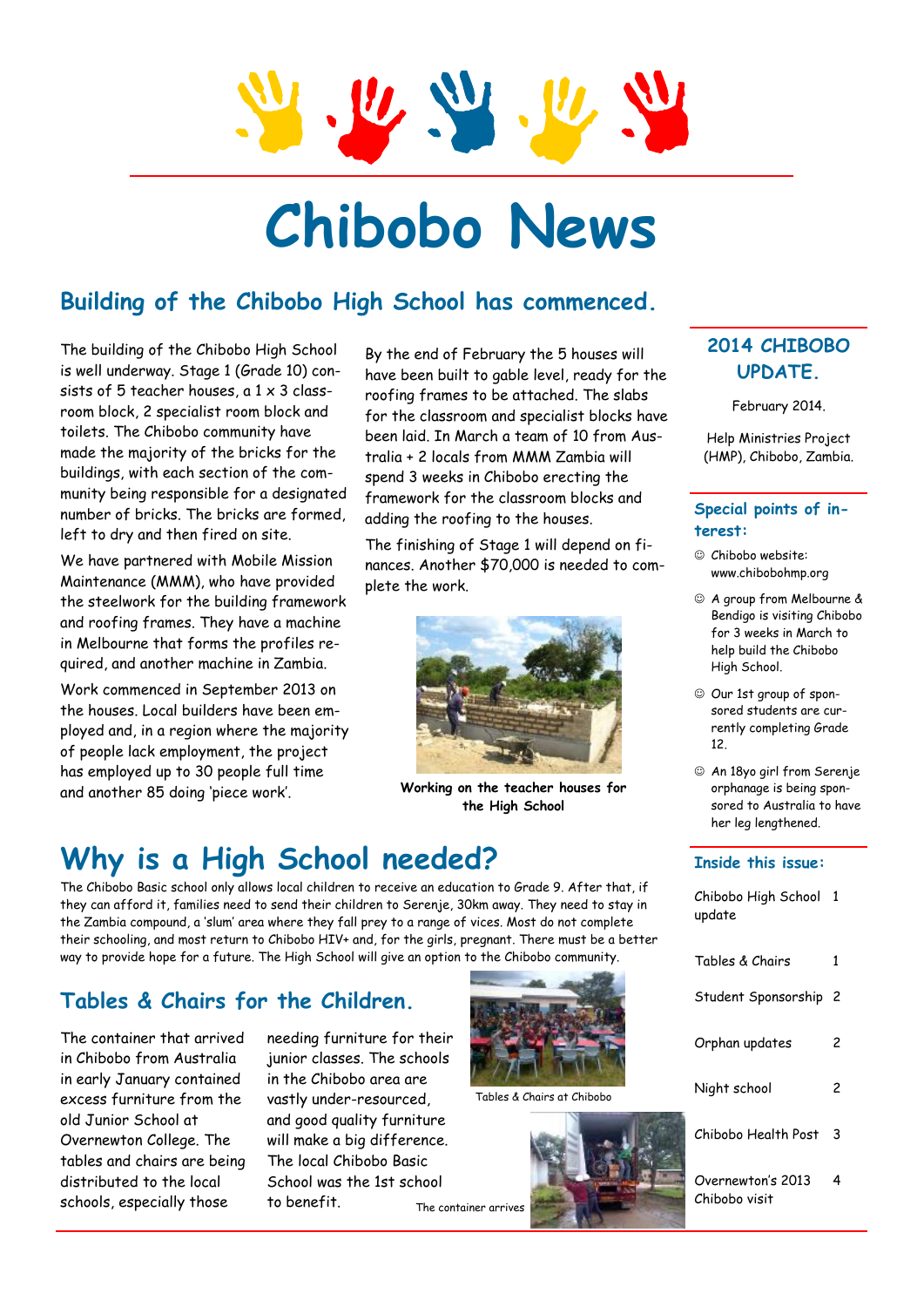# **Student Sponsorship—A Chibobo Success Story**

At Chibobo, many children do not have the opportunity to continue their education beyond Grade 9. It is doubly hard for orphans, as they do not have the support needed to pay for school fees. Most orphanages in Zambia 'wean' the children out at the end of Grade 8. In reality, this usually means a life of poverty. In 2011, the decision was made that the HMP orphans would be given the chance to continue their education to Grade 12. We were overwhelmed with offers of support, allowing not only the HMP children but also other orphans from the Chibobo community to be sponsored to Boarding School. The selected stu-

**Reagan Tayali ~ A story of hope.** 

Reagan Tayali is one of the students being sponsored to Boarding School, and his story is one of inspiration and hope. Reagan is now 23yo. In 2006 he initially commenced his Grade 10 studies. However, due to the death of his remaining parent, he needed to leave school to look after his brothers and sisters. He made & sold charcoal to make ends meet. Reagan was chosen for sponsorship in 2012, and cried when given the news that he could return to school. Due to the length of time between starting Grade 10 and recommencing, he needed to get spe-

dents have been working hard with their studies, often despite a lack of resources and separation from their community. Many have become leaders in their schools, and only 1 of the 24 students who commenced their extra studies has not continued. Our manager, Staivous, has outlined how the student sponsorship is having a positive impact on the other children at the orphanage and in the Chibobo community. The Head Teacher of the Basic School commented how the HMP children were committed to their studies and disciplined, which is a great commendation.

cial Government permission, which was difficult. In August 2012 Reagan's Chibobo home burnt down, and again his future looked bleak. However, our Australian friends rallied when they heard of his plight and we were able to send funds for his house to be rebuilt. I had the joy of being shown his new house when I visited in 2013. In recent times Reagan's elder sister, Mary, had been quite ill and recently passed away. HMP helped to cover the burial expenses, as the family did not have the funds. Reagan is doing very well at school. Last year, in Grade 11, he

I have had the privilege of spending time with most of the sponsored children over the past couple of years and have found them to be a delightful, hard working group.



**Some of the sponsored students ready to return to school in July 2013.** 

needed to sit some of his Grade 12 exams, even though he hadn't covered all of the mate-



rial. He passed with very high marks, and Staivous is confident that he will finish Grade 12 this year with high marks. He wants to be an electrical engineer, and has the ability to pursue his dreams if the funds can be found to sponsor him beyond Grade 12. Reagan is an example of the hope that

# **Some sad news, and hope for a new future….**

We recently heard of the death of a 15 year old girl from the Chibobo Community, and it brought home how precious life is in this remote rural community. The girl was a double orphan who headed up her household. She had contracted malaria, but had not gone to the clinic for help until it was too late. She was one of over 250 orphans in the Chibobo community who was being supported by HMP's work.

In October last year the Serenje orphanage asked for our help in applying to the Children First Foundation in Australia to help one of its children. Dorcas is 18yo and a double orphan, and she has one very short leg. We have recently heard that Children First have accepted Dorcas' application and she should be coming to Australia in mid 2014 for life changing surgery. The road ahead will be tough, with much surgery and rehabilitation,

but she will hopefully be able to return home with a brighter future in front of her. We look forward to helping Dorcas during her stay in Australia.



**Dorcas Kalunga**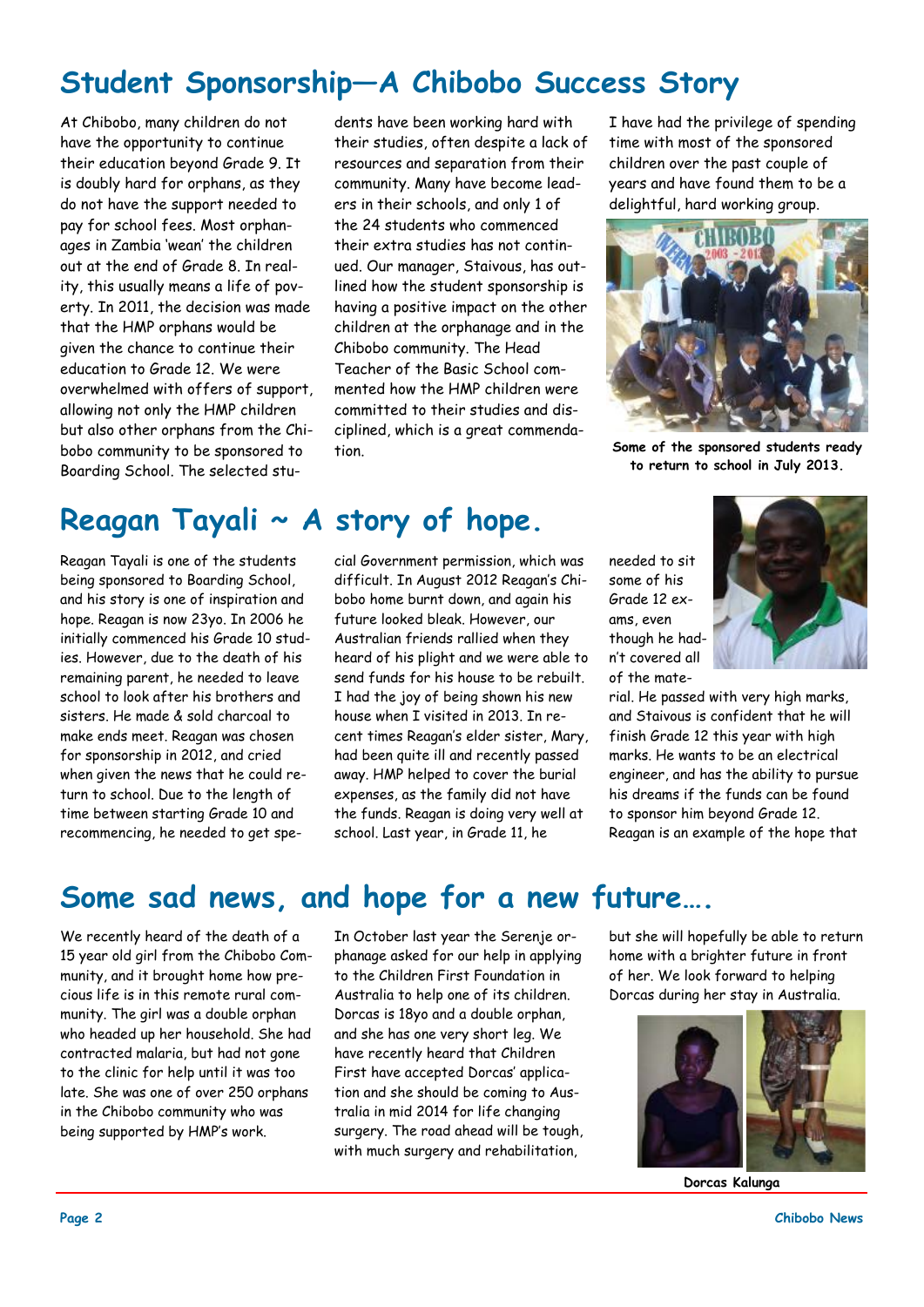# **Chibobo Health Post serves the sick & needy.**

The Chibobo Health Post opened in May 2012, funded by Australian sponsors. It is staffed with a medical officer and community health worker. The Zambian government staffs the post and provides the medical care for free.

The motto for the Health Post is to 'Provide equity of access to cost effective health care as close to the family as possible'. Before the clinic opened many local people had no access to even the most basic health care.

The clinic sees a staggering number of patients each month. During the peak malaria season of January & February up to 1800 people per

month are treated for malaria and 750 for respiratory tract infections—all by one clinic officer.

The Chibobo community now has access to the ambulance from Serenje hospital when someone is seriously sick or injured, and health education in the community has increased.

During the 2013 visit by Overnewton Patricia, one of our sponsored students, became very ill. Mr Robbie, the clinic officer, was able to treat her for pneumonia and malaria, and she was able to return to boarding school before we departed.

The Zambian government is planning to expand the clinic in the coming years, when funds allow.

2. Hold a fundraising event to assist our work at Chibobo. Many people use their skills and talents to raise funds.

3. Sponsor a Chibobo orphan. We are aiming to increase the number of orphans catered for at the HMP orphanage from 70 to 100 in the coming years. It costs \$40 per month to sponsor an orphan. This can be done via Overnewton or online via Opportunity



**Chibobo Health Post.** 



**Clinic Officer, Mr Robbie, treats Patricia at HMP.** 

# **How can you help?**

There are many ways that you can help our friends at Chibobo.

1. Making a regular donation. Our work at Chibobo is made easier if we know the funding base from which to make plans.

Donations can be made to Overnewton College. Contact Mike Lampard (mike.lampard@overnewton.vic.edu.au )

or Joanne Henderson (joanne.henderson@overnewton.vic.edu.au)



**Chibobo Prayer Points.** 

Every little bit helps.

The Chibobo community value our prayers and support.

Some of the areas that you may wish to consider for prayer:

- Pray for Staivous Mulumba as he leads the community. He has recently suffered a bout of malaria. Please pray for his health and wisdom in leadership.
- The Chibobo High School project—for extra funds to complete Stage 1, for the students who will attend the school.
- The Australian work team that will spend 3 weeks in March assisting with the construction of the High School. Pray for their safety, their interactions with, and understanding of, the Chibobo community and for success with their building tasks.
- The leadership of HMP—a lot of work is expected from a few people, especially Staivous. Pray for wisdom, good time management and the ability to complete the

to Do (www.o2d.org) 4. Spread the word. Let others know what we are doing. 5. Pray for the work at Chibobo (see below).

**Every donation helps the people of Chibobo. 100% of funds are sent to help our friends, with no administration fees.** 



tasks they undertake.

- Pray for the 23 sponsored students at Boarding School, especially for those undertaking Grade 12. Give thanks for the sponsors who are giving them the opportunity to finish their schooling and for dedication to their studies this year.
- Give thanks for God's many blessings on this community, and for His continued guidance and strength.